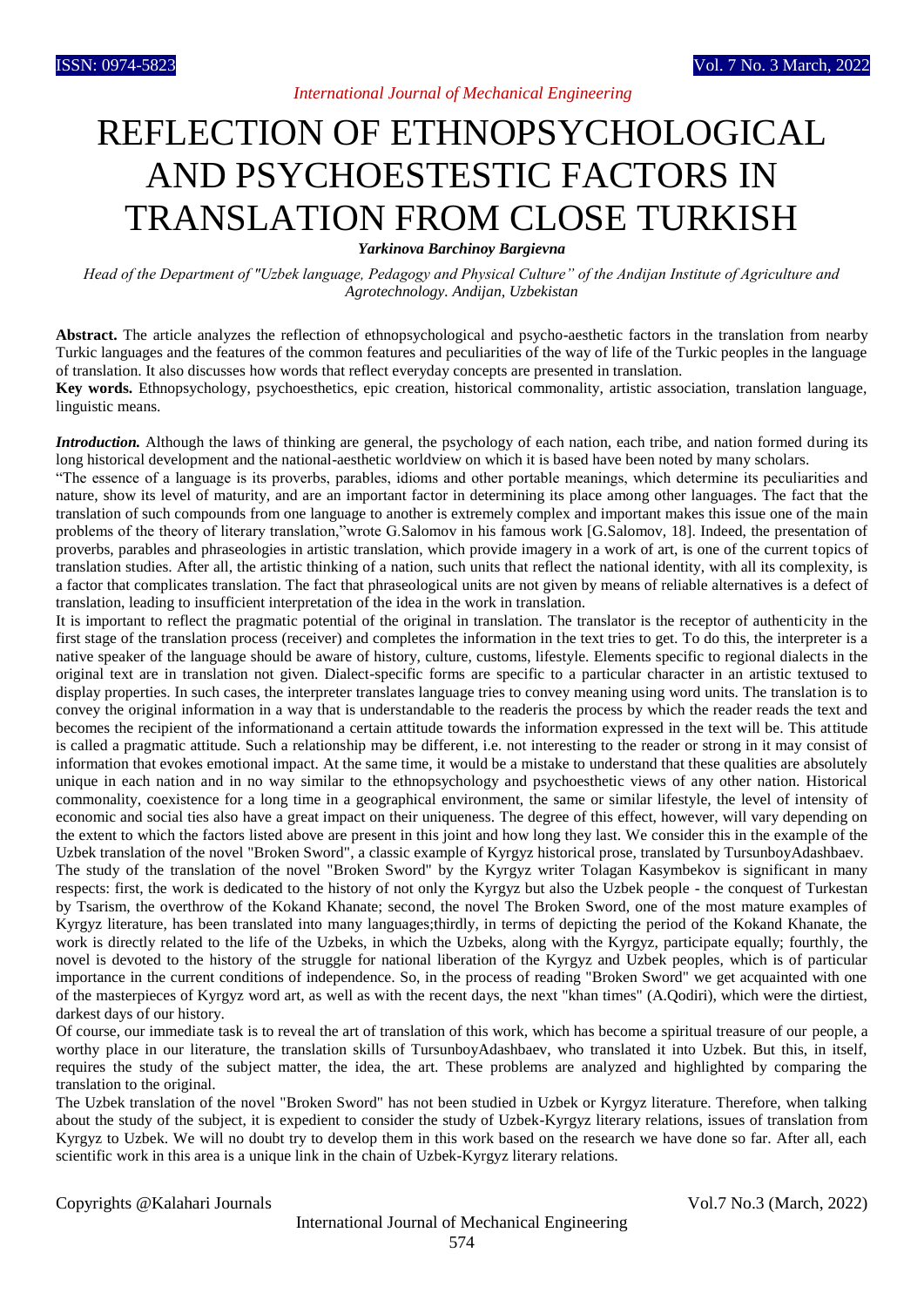In the process of comparative study of the originality and translation of the novel "Broken Sword", some features of the translation from nearby Turkic languages, which have not yet been published, were analyzed and studied.In the example of the translation of the novel not only to reveal the peculiarities of translation from Kyrgyz to Uzbek, but also to continue discussions on the features of translation from fraternal Turkic languages in general, to identify the pros and cons, to check the reflection of ethnopsychological and psychoesthetic factors. The theoretical conclusions drawn from the study of the transmission of lifestyle commonalities in translation are among the scientific novelties of our article.

It is more difficult to translate a work on a historical subject than to turn a work on a modern subject, as it is more difficult to write a work on a historical subject than to write a work on a modern subject. This is because the problem of finding linguistic and methodological solutions that give the historical period, the national color, the speech of the heroes, as well as the spirit of the historical past, will be cross-cutting. Because it is impossible to achieve success without reflecting the spirit of the time in translation. This requires special work, special training from the translator. Now, in addition to knowing the original language and the style of the writer, the translator must also study in depth the historical period in which the work was written. After all, "the farther the picture of events goes, the more difficulties the translator will have to recreate the language, style and customs of that time"[8. -P.117]. Therefore, it is important not only to study the content, spirit, style of the writer, how his art was restored in another language, but also to study the landscape of the period, national color, speeches of the heroes, how local realities are reflected.

It should be noted that although the two stages of the translation process - the approach to the original and its reconstruction - are inseparable, constantly interchangeable, in most cases the same stage of reconstruction creates difficulties for the translator, that is, he can not translate the original. But at the same time, the stage of approach to reality itself requires special attention and attention. Indeed, historical novels such as The Broken Sword are relatively difficult to comprehend. It is not enough to analyze the work of art itself, it is necessary to study the process of its creation, in order to approach the translation of works on a historical theme, which is methodologically complex.

Uzbeks and Kyrgyz have lived side by side since ancient times. Their lifestyles and cultures are also closely intertwined.

The spiritual unity of our peoples, the common historical path and destiny, neighborliness, traditions, and even the similarity of our professions have often led to the fact that our writers in their works have touched on similar topics and raised common issues. Research on a historical topic also has similar problems, shared experiences, and similar challenges and concerns.

Because they live in the same place, based on common traditions, these two nations are close not only in terms of life, lifestyle, customs, but also in terms of spiritual and moral values, character, appearance, chastity, human relations.

*The girl raised her eyebrows like a swallow's wing, stared at him silently, held herself up, and slowly reached for the bowl. The silver bracelets on her fluffy white wristband rang. Iron's heart pounded. He did not take his eyes off the girl's egg-white face. He grabbed the tip of one of the girl's fingers by adding it to the bowl as he took the cup. The girl's white face turned red, and she stared in amazement at the broad, dark-eyed young man standing in front of her. The iron girl slowly released her finger. Without a word, the girl took a sip from the girl and handed the cup to the boy.* [T.Qosimbekov, 1980: 139].

The nomadic lifestyle is no stranger to Uzbeks either. Only a century ago, the customs of the Uzbek cattle-breeding tribes were almost indistinguishable from those described in the passage above. Therefore, the situation in the same picture for Uzbeks is exactly the same as for Kyrgyz. The commonality of the art association is not the main goal, yet. The point is that the more aspects of the same or similar association in the play, the greater the chance that the work will become a phenomenon of national literature, not a "translation".

The skill of the translator is that he was able to clearly portray the images of Ayzoda and Temir in the eyes of the Uzbek reader. Their pure feelings, moods, moods are skillfully turned.

The novel "Broken Sword" is imbued with a deep national color. Both in the character of the images, in the landscape image in the work and in the language of the work, the national color shines. In this sense, he is a shining example of a historical novel that, in Belinsky's words, speaks "not with images", but with pictures and images.

It is known that words that express objects, concepts and events specific to a nation allow to express the national-spiritual life of the characters in a real, national form, in other words, these words are one of the main means of determining the national character of a work of art. "Adequate interpretation of such words, which mean the concepts of life of peoples, in translation is one of the most responsible and extremely difficult issues of such a complex problem as the restoration of the national character of the original in another language. Because in this case, the translator is faced with the task of fully conveying to readers, objects, concepts and events that are unknown to his people, and therefore their names do not exist in the native language" [Musaev, 1976: 131].

There is no consensus in the existing scientific literature on how lexical units representing national life concepts should be interpreted in a tried and tested way. Since translation is a creative process, it is natural that such an idea would not occur. However, the stated scientific-critical considerations and conclusions enrich the translator's general idea of how to behave in a particular situation and help him to overcome various random obstacles that may occur in practice, in which he develops the ability to skillfully overcome practical difficulties.

We consider below how words that reflect everyday concepts are given in translation.

It is well known that a skilled translator often pays special attention to reconstructing the functions of words that represent everyday concepts. This saves the artist from the danger of over-nationalizing the original by unjustifiably copying the original units into the text of the translation himself or, if this is not possible, replacing them with words that reflect the perceptions of the people to whom the translation belongs. In the process of interpreting words that mean practical concepts in another language, it is necessary to choose the linguistic means that are suitable for them in all respects, while digesting the norms and culture of the language, while identifying their methodological functions in a particular context.

Copyrights @Kalahari Journals Vol.7 No.3 (March, 2022)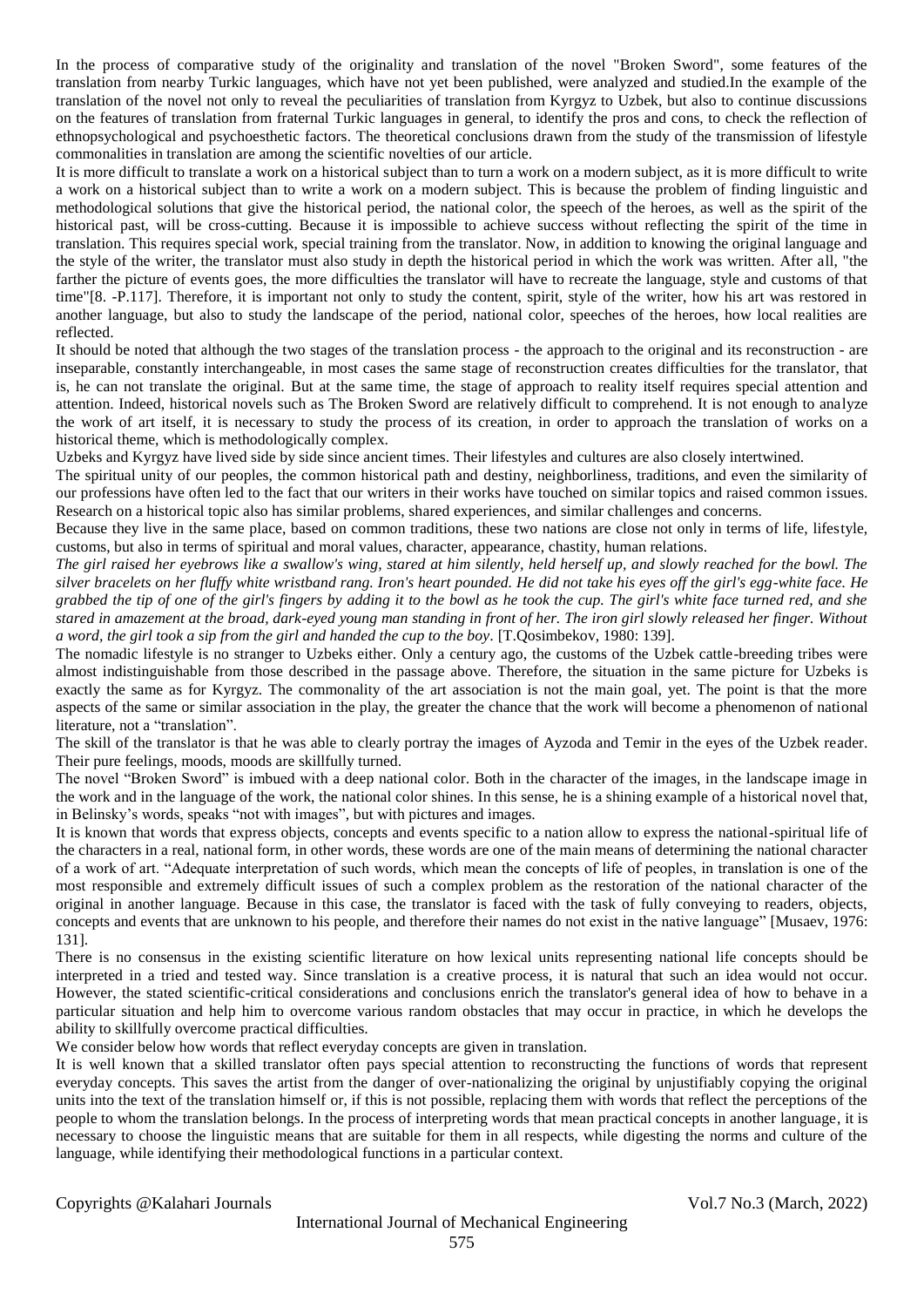In addition to the language of origin, some of the words that reflect national concepts can be found in the languages of a number of peoples, including the language of translation, more precisely, the language of translation can also be an integral part of the vocabulary. Such words are more common in the languages of the same peoples whose religious beliefs are closely related to each other in terms of language, territory or life, circumstances, and who are in constant or frequent communication. The many nationally colored words common to Uzbeks and Kyrgyz in The Broken Sword are proof of our point. For example, the Uzbek and Kyrgyz peoples use the word "taqsir" in the same way. It is appropriate to give the following examples of this word, which is used in the sense of respect or contempt for a nobleman.

*- Ошондойго, тақсыр, букапырдыною! - дедиакырын*

[T.Qasimbekov, 1980: 179]..

In translation:

*"That's what this disbeliever thinks, taqsir!" - said* 

[T.Oosimbekov, 1980: 10].

Also, due to the fact that most of the words used to express national concepts do not have language tools that can accurately cover such meanings in other languages, but there is a need to use them in other languages, a number of languages become part of the dictionary and acquire international character.

There are a number of lexical-grammatical factors that facilitate translation from Turkish languages, such as the fact that there are commonalities and similarities in the pronunciation of words derived from the same root, which greatly alleviates the problem. However, in many cases, such great differences are hidden behind the general linguistic phenomenal that seem to be common to all Turkish languages,a translator who copies a work may be in a difficult position.Such subtitles between the adjacent languages are not uncommon for a talented bilingual translator like T.Adashbaev "moving away" from the original text serves to "bring" the translation closer to the original. For example, in Kyrgyz "*ushkur"* means to sigh.But in the translation it has become ... "screaming", the meaning is almost opposite.

The play also uses the words «аскербашы» and «аксарбашыл». In fact, «аксарбашыл» means slaughtering and sacrificing an animal (sheep, goat, etc.). People were also sacrificed during the period mentioned in the play. The term "sacrifice" is used in this sense. So, sacrifice- meant a human sacrifice (for example, a young man named Ashir is sacrificed at the coronation of Sherali). The translator who translated these words based on their external similarity was mistaken. It is not easy to compare the Turkish languages with each other, to accumulate their immense richness.Very important information about this is given in V.V.Radlov's dictionary "Experience of the dictionary of Turkish dialects". The book is common to most Turkic languages in terms of their historical origins, and the words, which later underwent changes in meaning, are very well represented [1,968]. For example, consider the word "relative".

While the word in Uzbek means kinship in general, in Kyrgyz it basically means a certain closeness:

1) A female cousin who is younger than her uncle on the father's side.

2) sister to brother, but not sister.

There is no word "relative" in Tatar. In this sense, the lexeme "brother" is used. Like father, sister, brother in Turkishalong with commonalities in the words denoting kinship relations and the semantic aggregation properties of these words, there are also large differences. Or the word ota in Uzbek - dada, doda, ada; and there are places where the mother is used as *aya, ena, mother, aunt, grandmother, acha. Ake / aka /* is a father in Kyrgyz and a brother in the southern regions of the republicgives meanings.When this word is abbreviated to the word *ke*, very interesting things happen: *eneke - mother, atake - father, ejeke (firstborn) opajon, avake - cousin, kizike - girl, balake-bolajon, son; KuskeHusanjon, Tuke-Tugalboyjon.*

We can cite many more examples of such cases. Consequently, for the translator, of course, the linguistic interpretation of the words given in the translation dictionaries is of great relief. However, not all work can be solved with a dictionary. Because one in Turkish languagesacknowledging the abundance of words from the common core, the abundance of the same grammatical forms, the existence of many similar phrases, the complexity of the problems of translation from sister languages is greater than the difficulty of translation from non-sister languages, but not less it should be noted. Because where there is common ground, there is diversity, there is contradiction, there is difference, there is diversity. Phonetics, orthography, orthoepy, morphology, syntax, stylistics are full of such existence, diversity and differences [2,137]. In Uzbek there are *tepdim[kick]-tepkiladim, turtdim[push] turtkiladim.*When these words are used separately in the form of kicked, tickled, pushed, they indicate that the action was performed once, clearly, and when used in pairs, the sameindicates that the action was performed repeatedly *– kiladim*by adding to the verb cores of this grammatical suffix, the scope of the new meaning is limited. The word *o'pkaladim* is an exception because it has an idiomatic meaning (the singular form is not used). This linguistic phenomenon is unique in Uzbek and Kyrgyz. For example, in Kyrgyz the suffix *кулоо* is added to the verb *оп*, *опкулоо*forms the word and indicates that the action is repeated (kissed several times). However, in Uzbek this word cannot be given in the above form:

*...Эшим жене деп, алпыгыпкелип, капшыракучактапжалыны бар оозу мене наймалапопкулоду [3,403].*

At this point, the translator expressed the word in a different way, but the meaning was given correctly:

*Eshim, full of youthful zeal, hugged and kissed him tightly* [4,191].

This means that the translator not only uses dictionaries, but also creates a dictionary, searches for words that fit the same artistic purpose, discovers new stylistic aspects of them. In addition, the features of the work turn white, creating in the reader a different mood - sadness, fatigue, mental freshness, newcreates a work of art.

It is well known that any work of art is primarily in the language in which it is writtenwill be intended for a mass of speaking readers. That's why it's in it events related to the socio-political, cultural lifestyle, clothing, food, etc. belonging to this nation. Translatoras they begin to translate such a work, in the language of originality and translation taking into account such inconsistencies, changes in appropriate places and have to add attachments. Of pragmatic competence in translation how accurately it is reflected is the power of the work of art to influence the reader, its artistic value, as it can attract many

Copyrights @Kalahari Journals Vol.7 No.3 (March, 2022)

## International Journal of Mechanical Engineering